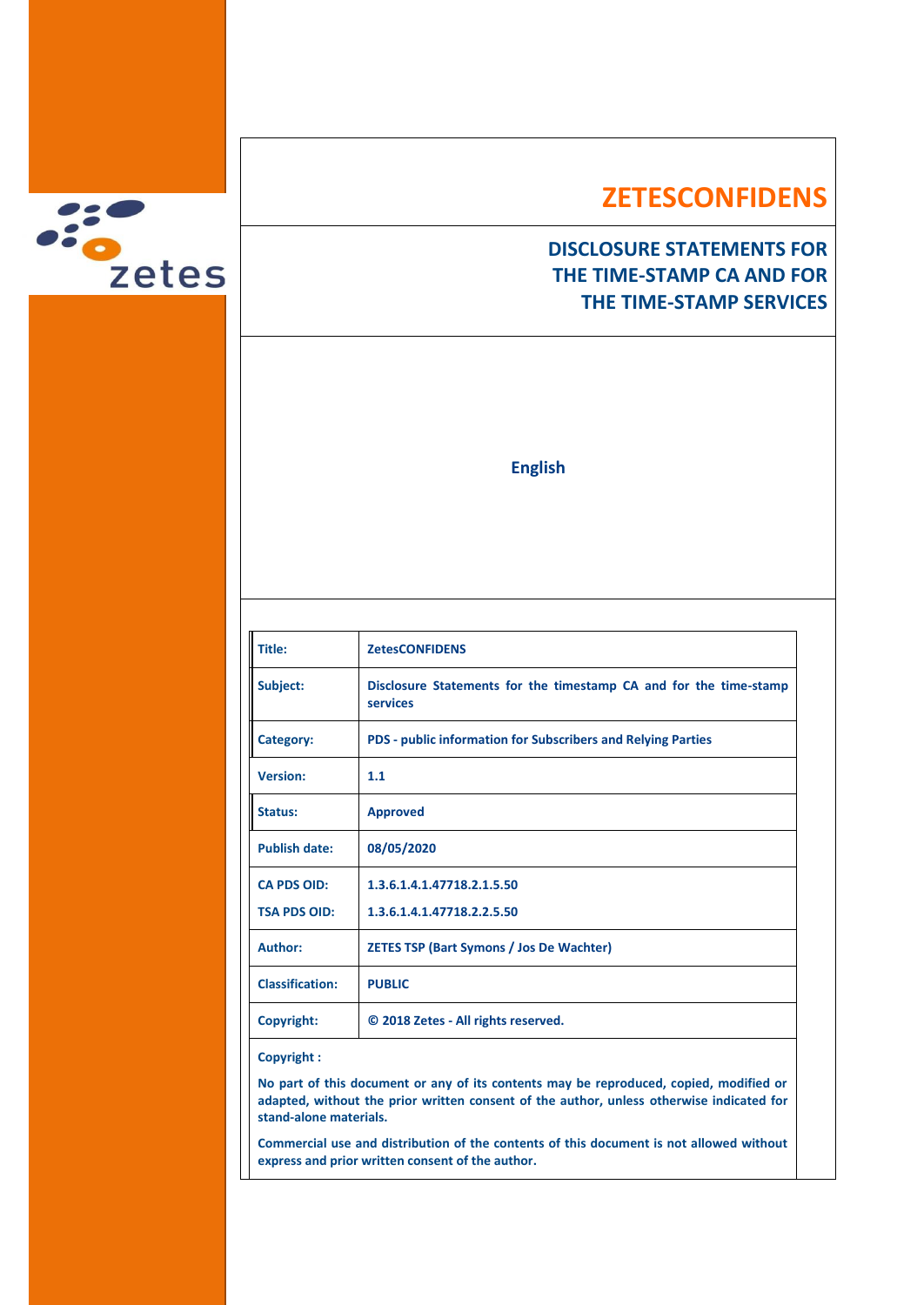

# **1 PKI DISCLOSURE STATEMENT FOR THE CA FOR TSA**

### **Document History:**

| version | date       | Changes                                                                   |
|---------|------------|---------------------------------------------------------------------------|
| 1.1     | 27/04/2020 | Changed title page. Added © statement. Removed confidentiality statement. |
| 1.0     | 24/12/2018 | Initial version                                                           |

#### **PKI Disclosure Statement:**

| <b>Statement types</b>             | <b>Statement descriptions</b>                                                                                                                                                                                                       | Specific Requirements of certificate policy                                                                                                                                                                                                                                                                                                                                                            |
|------------------------------------|-------------------------------------------------------------------------------------------------------------------------------------------------------------------------------------------------------------------------------------|--------------------------------------------------------------------------------------------------------------------------------------------------------------------------------------------------------------------------------------------------------------------------------------------------------------------------------------------------------------------------------------------------------|
| TSP contact info:                  | The name, location and relevant contact<br>information for the CA/PKI (name of responsible<br>person, address, website, info mail, faq, etc.),<br>including clear information on how to contact<br>the TSP to request a revocation. | Contact address:<br>pma@tsp.zetes.com<br>Postal address:<br>ZETES TSP - Straatsburgstraat 3 - 1130 HAREN - BELGIUM<br>Telephone:<br>+32 2 728 37 11<br>https://tsp.zetes.com<br>Website:<br>https://confidens.zetes.com                                                                                                                                                                                |
| Applicable agreements, CPS,<br>CP: | Identification and references to applicable  <br>agreements, CPS, CP and other relevant<br>documents.                                                                                                                               | The applicable agreements are published on https://tsp.zetes.com and are labelled as follows:<br>CPS for the Zetes TSP RootCA 001:<br><b>Certification Practice Statement</b><br>OID 1.3.6.1.4.1.47718.2.1.1.1<br>CPS/CP for the Zetes TSP CA FOR TSA 001:<br><b>Certification Practice Statement</b><br>OID 1.3.6.1.4.1.47718.2.1.1.50<br><b>Certificate Policy</b><br>OID 1.3.6.1.4.1.47718.2.1.2.50 |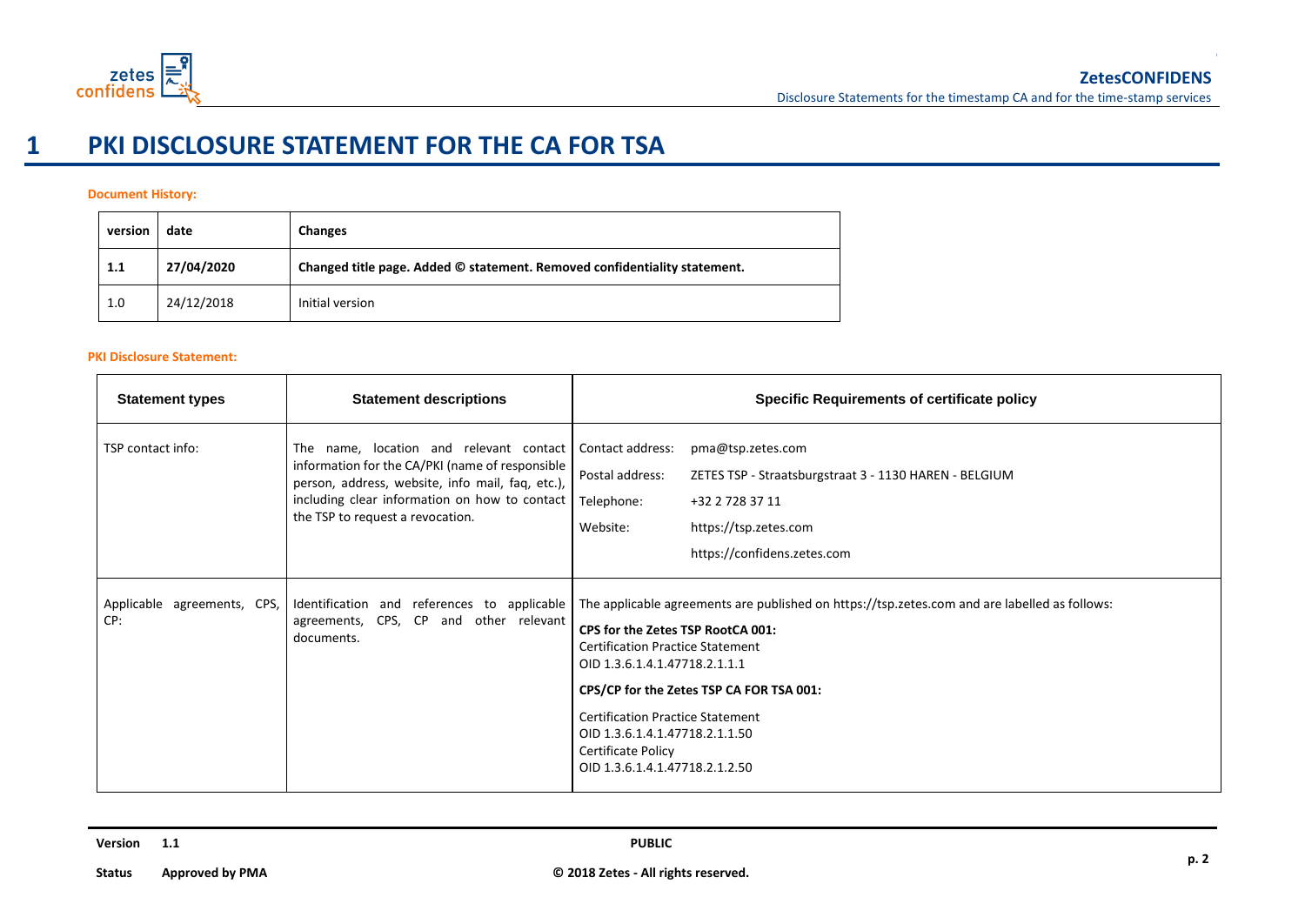

Disclosure Statements for the timestamp CA and for the time-stamp services

| <b>Statement types</b>                                | <b>Statement descriptions</b>                                                                 | <b>Specific Requirements of certificate policy</b>                                                                                                                                                                                                                                                                                                            |
|-------------------------------------------------------|-----------------------------------------------------------------------------------------------|---------------------------------------------------------------------------------------------------------------------------------------------------------------------------------------------------------------------------------------------------------------------------------------------------------------------------------------------------------------|
| Certificate type, validation<br>procedures and usage: | A description of each class/type of certificate<br>issued by the CA, corresponding validation | This statement applies to qualified and non-qualified certificates issued by the ZETES TSP CA FOR TSA for qualified<br>time-stamps and non-qualified time-stamps.                                                                                                                                                                                             |
|                                                       | procedures, and any restrictions on certificate<br>usage.                                     | The relevant Certificate Policy and Certification Practice Statement (CP/CPS) applies to the issuance of<br>certificates for the ZETESCONFIDENS TSA Time-Stamp Units issuing non-qualified time-stamps and qualified<br>time-stamps meeting the requirements of Regulation (EU) No 910/2014.                                                                  |
|                                                       |                                                                                               | Qualified Certificates may be used only in accordance with the applicable Certificate Policy and in accordance<br>with Regulation (EU) No 910/2014 OF THE EUROPEAN PARLIAMENT AND OF THE COUNCIL of 23 July 2014 on<br>electronic identification and trust services for electronic transactions in the internal market and repealing<br>Directive 1999/93/EC. |
|                                                       |                                                                                               | Non-qualified certificates may be used only in accordance with the applicable Certificate Policy.                                                                                                                                                                                                                                                             |
| Reliance limits:                                      | The reliance limits, if any.                                                                  | Records for certificate issuance are maintained for minimum 7 years after any certificate based on these records<br>ceases to be valid (and hence can be made available to provide supporting evidence).                                                                                                                                                      |
|                                                       |                                                                                               | Reliance on the certificates must take into account the limited warranty by and the limitation of liability for the<br>Certificate Service Provider, see these topics below.                                                                                                                                                                                  |
| Obligations of subscribers:                           | The description of, or reference to, the critical<br>subscriber obligations.                  | The beneficiary of the Certificates issued by the ZETES TSP CA FOR TSA are only Time-Stamping Units internal to<br>ZETESCONFIDENS TSA.                                                                                                                                                                                                                        |
| Certificate status checking                           | The extent to which relying parties are obligated                                             | Relying parties are obligated to:                                                                                                                                                                                                                                                                                                                             |
| obligations of relying parties:                       | to check certificate status, and references to<br>further explanation.                        | a) verify the validity, suspension or revocation of the certificate using current certificate status information from<br>the Online Certificate Status Protocol (OCSP) service or the Certificate Revocation List download service which<br>are indicated in the certificates themselves.                                                                     |
|                                                       |                                                                                               | b) take account of any limitations on the usage of the certificate indicated to the relying party in the certificate<br>itself; and                                                                                                                                                                                                                           |
|                                                       |                                                                                               | b) take account of any limitations on the usage of the certificate indicated to the relying party in the certificate<br>policy (and stated here below); and                                                                                                                                                                                                   |
|                                                       |                                                                                               | d) take any other precautions prescribed in the CPS and applicable CP, as well as follow the problem reporting<br>instructions (see below).                                                                                                                                                                                                                   |

**Version 1.1 PUBLIC**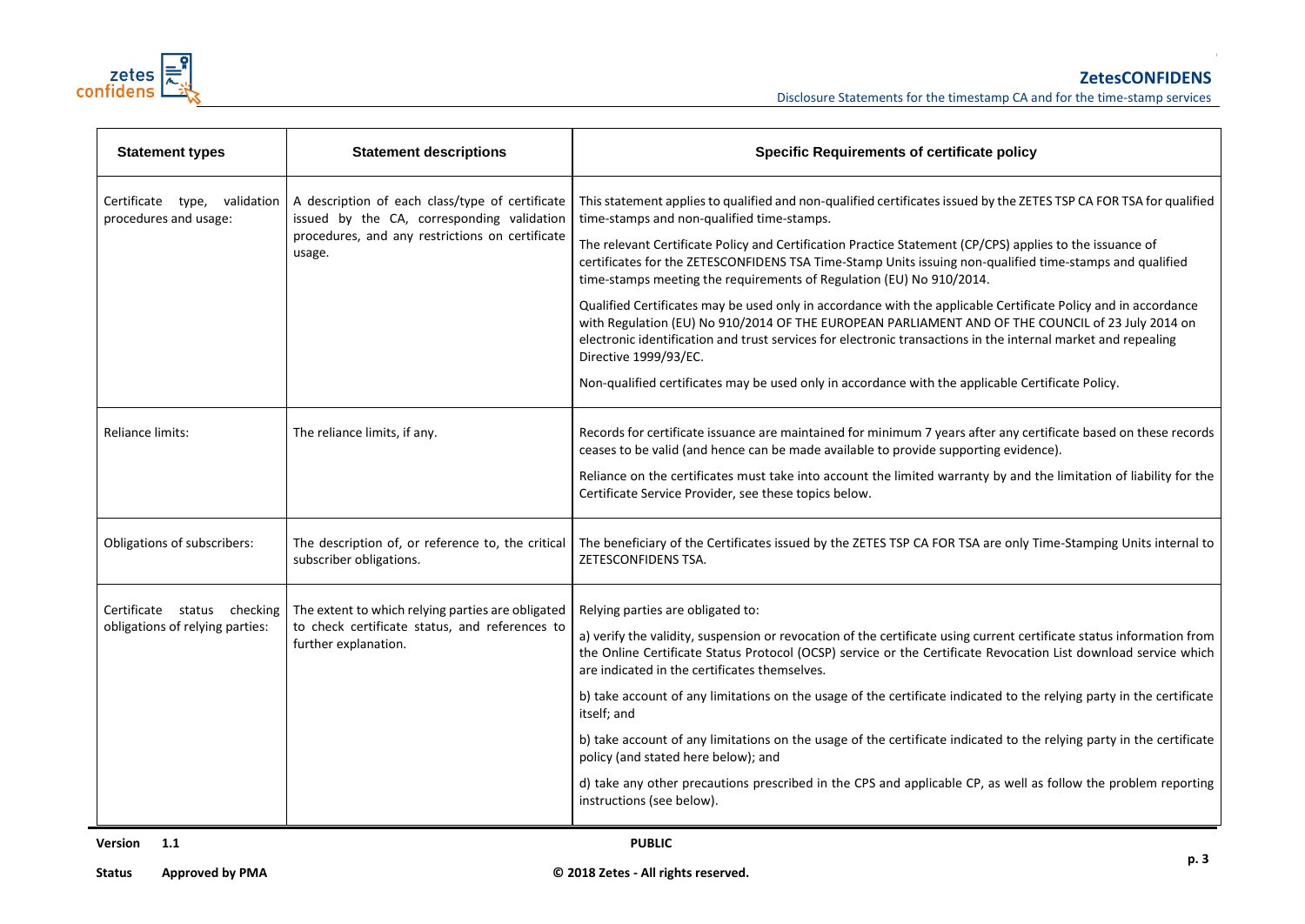

| <b>Statement types</b>                                                  | <b>Statement descriptions</b>                                                                                              | <b>Specific Requirements of certificate policy</b>                                                                                                                                                                                                                                                                                                                                                                                                                                                                                                                                                                                                                                                                                                                                                                                                                                                                                                                                                                                                                                                                                                                                                                                                                                                                                                                                                                                                                                                        |  |
|-------------------------------------------------------------------------|----------------------------------------------------------------------------------------------------------------------------|-----------------------------------------------------------------------------------------------------------------------------------------------------------------------------------------------------------------------------------------------------------------------------------------------------------------------------------------------------------------------------------------------------------------------------------------------------------------------------------------------------------------------------------------------------------------------------------------------------------------------------------------------------------------------------------------------------------------------------------------------------------------------------------------------------------------------------------------------------------------------------------------------------------------------------------------------------------------------------------------------------------------------------------------------------------------------------------------------------------------------------------------------------------------------------------------------------------------------------------------------------------------------------------------------------------------------------------------------------------------------------------------------------------------------------------------------------------------------------------------------------------|--|
| Limited<br>warranty<br>and<br>disclaimer/Limitation<br>of<br>liability: | disclaimers,<br>Summary of the warranty,<br>limitations of liability and any applicable<br>warranty or insurance programs. | See Certificate Policy and Certification Practice Statement (CP/CPS): Section 9.2 on insurance coverage, Section<br>9.6 Representation and warranties, Section 9.7 Disclaimers of warranties and section 9.8 Limitations of liabilities.<br>Within the limit set by Belgian Law, in no event (except for fraud or willful misconduct) will ZETESCONFIDENS be<br>liable for:<br>Any loss of profits;<br>Any loss of data;<br>Any indirect, consequential or punitive damages arising from or in connection with the use,<br>delivery, license, and performance or non-performance of certificates or digital signatures;<br>Any other damages beyond proven direct damages as described below.<br>In case of liability of ZETESCONFIDENS towards the Subscriber or a Relying Party for proven direct damages, the<br>liability of ZETESCONFIDENS towards any claimant is in any way limited to:<br>- paying damages amounting up to a maximum of 2.500 $\epsilon$ per transaction, for events where the Relying<br>Party relies on that certificate:<br>a) as regards the accuracy at the time of issuance of all information contained in the<br>(Qualified) Certificate and as regards the fact that the Certificate contains all the details<br>prescribed for a (Qualified) Certificate; or<br>b) for assurance that at the time of the issuance of the Certificate, the signatory identified in<br>the Qualified Certificate held the private key corresponding to the public key given or identified |  |
|                                                                         |                                                                                                                            | in the Certificate; or<br>c) for assurance that the private key and the public key can be used in a complementary<br>manner;<br>and                                                                                                                                                                                                                                                                                                                                                                                                                                                                                                                                                                                                                                                                                                                                                                                                                                                                                                                                                                                                                                                                                                                                                                                                                                                                                                                                                                       |  |
|                                                                         |                                                                                                                            |                                                                                                                                                                                                                                                                                                                                                                                                                                                                                                                                                                                                                                                                                                                                                                                                                                                                                                                                                                                                                                                                                                                                                                                                                                                                                                                                                                                                                                                                                                           |  |
|                                                                         |                                                                                                                            | - paying damages amounting up to a maximum of 10.000 € in total per TSU Certificate that is underlying<br>to the claim.                                                                                                                                                                                                                                                                                                                                                                                                                                                                                                                                                                                                                                                                                                                                                                                                                                                                                                                                                                                                                                                                                                                                                                                                                                                                                                                                                                                   |  |
|                                                                         |                                                                                                                            | In any case, whatever originating facts and prejudices and their aggregate amounts, ZETESCONFIDENS<br>responsibility will be limited to the amount paid by the Subscriber to ZETESCONFIDENS regarding the originating<br>fact, with respect to the governing law. Unless otherwise legally enacted, any suit from the Subscriber regarding<br>these CP will take place no longer than six months after the fact originating the legal action.                                                                                                                                                                                                                                                                                                                                                                                                                                                                                                                                                                                                                                                                                                                                                                                                                                                                                                                                                                                                                                                             |  |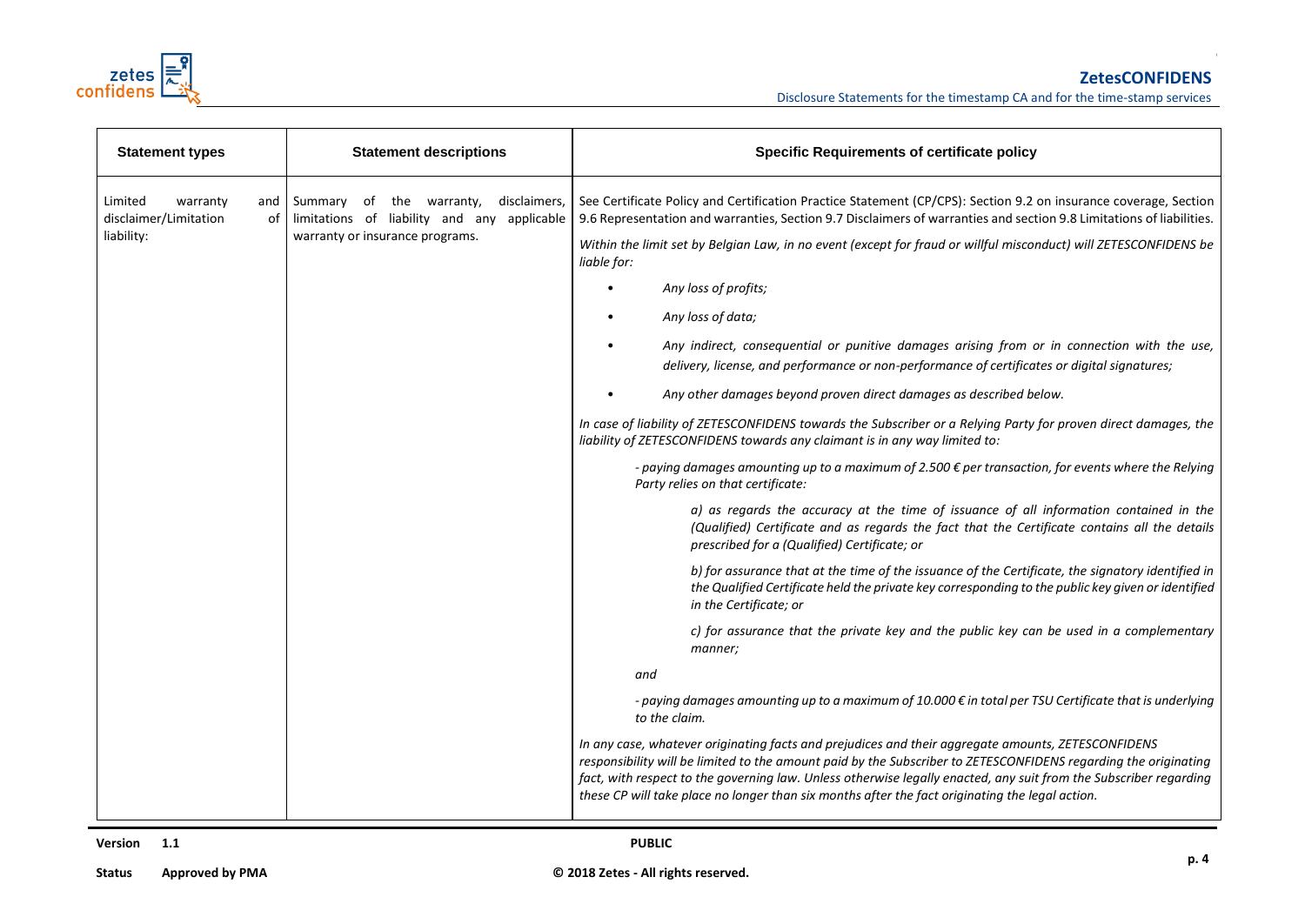

| <b>Statement types</b>                                  | <b>Statement descriptions</b>                                                                                                                                                                                      | <b>Specific Requirements of certificate policy</b>                                                                                                                                                                                                                                                                                                                                                                                                             |
|---------------------------------------------------------|--------------------------------------------------------------------------------------------------------------------------------------------------------------------------------------------------------------------|----------------------------------------------------------------------------------------------------------------------------------------------------------------------------------------------------------------------------------------------------------------------------------------------------------------------------------------------------------------------------------------------------------------------------------------------------------------|
| Problem reporting                                       |                                                                                                                                                                                                                    | Relying Parties, Application Software Suppliers, and other third parties should follow these instructions for<br>reporting suspected Private Key Compromise, Certificate misuse, or other types of fraud, compromise, misuse,<br>inappropriate conduct, or any other matter related to Certificates:<br>they can file problem reports by email report@tsp.zetes.com or by letter or by phone via the contact information<br>published on http://tsp.zetes.com. |
| Privacy policy:                                         | A description of and reference to the applicable<br>privacy policy.                                                                                                                                                | See section 9.4 of the CP.                                                                                                                                                                                                                                                                                                                                                                                                                                     |
| Refund policy:                                          | A description of and reference to the applicable<br>refund policy.                                                                                                                                                 | Not applicable.                                                                                                                                                                                                                                                                                                                                                                                                                                                |
| Applicable law, complaints and<br>dispute resolution:   | Statement of the choice of law, complaints<br>procedure and dispute resolution mechanisms<br>(anticipated to often include a reference to the<br>International Chambers of<br>Commerce's<br>arbitration services). | The Belgian laws shall govern the enforceability, construction, interpretation, and validity of the contractual<br>relationships with regard to the CPS and applicable CP (without giving effect to any conflict of law provision that<br>would cause the application of other laws).                                                                                                                                                                          |
| TSP and repository licenses,<br>trust marks, and audit: | Summary of any governmental licenses, seal<br>programs; and a description of the audit process<br>and if applicable the audit firm.                                                                                | ZETES TSP is listed on the Belgian Trusted List for its CA/QC offering. The Trusted List can be found:<br>https://tsl.belgium.be/tsl-be.xml.<br>ZETES TSP will undergo auditing under the eIDAS - ETSI EN 319 403 - ISO 17065 standards by LSTI to become<br>listed in the future for TSA/QTST offering.                                                                                                                                                       |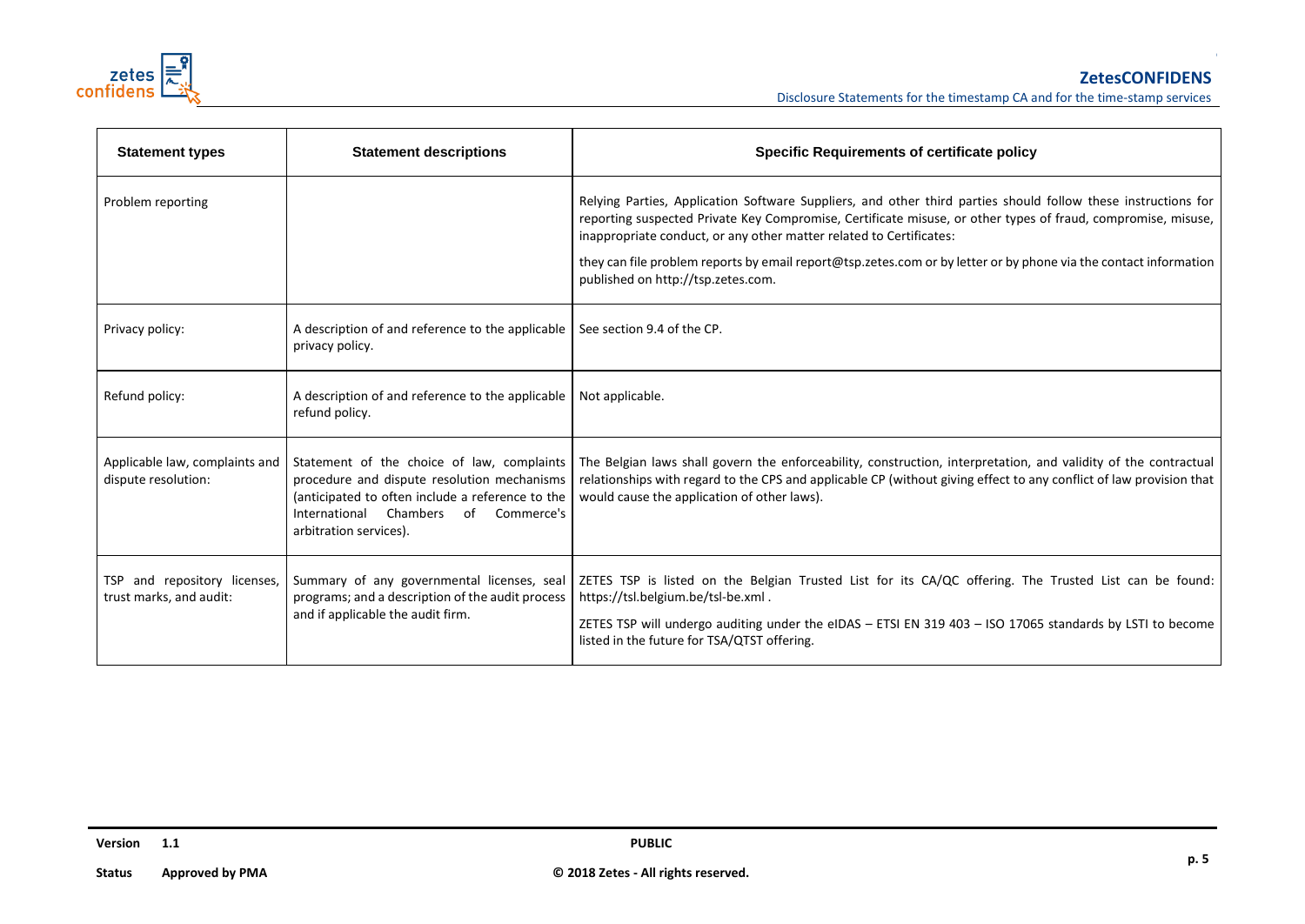

## **2 TSA DISCLOSURE STATEMENT**

### **Document History:**

| version | date       | changes                                                                   |
|---------|------------|---------------------------------------------------------------------------|
| 1.1     | 27/04/2020 | Changed title page. Added © statement. Removed confidentiality statement. |
| 1.0     | 03/10/2018 | Initial version                                                           |

#### **TSA Disclosure Statement:**

| <b>Statement types</b>                                                            | <b>Statement descriptions</b>                                                                                                                                                                                                       | <b>Specific Requirements of certificate policy</b>                                                                                                                                                                                                                                                                                                                                                                                                                                                                                                                                                                                                                                                                                                                                                                |
|-----------------------------------------------------------------------------------|-------------------------------------------------------------------------------------------------------------------------------------------------------------------------------------------------------------------------------------|-------------------------------------------------------------------------------------------------------------------------------------------------------------------------------------------------------------------------------------------------------------------------------------------------------------------------------------------------------------------------------------------------------------------------------------------------------------------------------------------------------------------------------------------------------------------------------------------------------------------------------------------------------------------------------------------------------------------------------------------------------------------------------------------------------------------|
| TSP contact info:                                                                 | The name, location and relevant contact<br>information for the CA/PKI (name of responsible<br>person, address, website, info mail, faq, etc.),<br>including clear information on how to contact<br>the TSP to request a revocation. | Contact address:<br>pma@tsp.zetes.com<br>Postal address:<br>ZETES TSP - Straatsburgstraat 3 - 1130 HAREN - BELGIUM<br>Telephone:<br>+32 2 728 37 11<br>Website:<br>https://tsp.zetes.com<br>https://confidens.zetes.com                                                                                                                                                                                                                                                                                                                                                                                                                                                                                                                                                                                           |
| Applicable<br>agreements, TSA<br>Statement,<br>Practice<br>Time-<br>stamp Policy: | Identification and references to applicable<br>agreements.                                                                                                                                                                          | This disclosure statement is merely an iteration of information to be found in the Practice Statements and policy<br>and not the entire agreement.<br>The TSA Practice Statement and Time-stamp Policy, in conjunction with the Certification Practice Statement and<br>Certificate Policy (CPS/CP) of the ZETES TSP CA for TSA, constitutes the main set of terms and conditions for the<br>provision and use of the time-stamp services.<br>A Relying Party can rely on all information available in the present policy and the CPS/CP. All information is<br>available on http://tsp.zetes.com/. The Relying Party shall be deemed to have tacitly accepted other TSP terms<br>and conditions incorporated in the relevant public documents such as the TSA's CA CPS and CP upon relying on<br>the time-stamp. |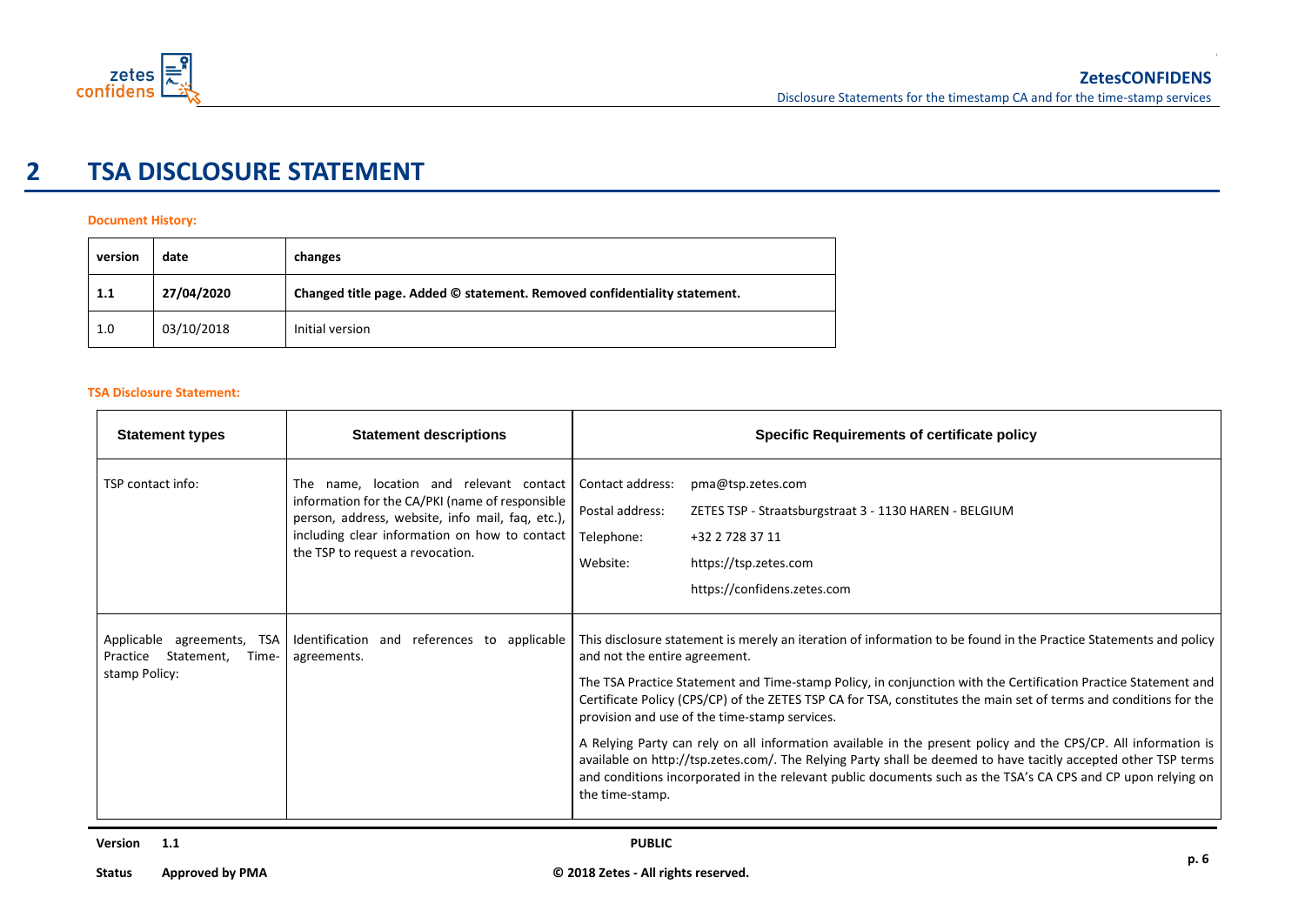

| <b>Statement types</b>                    | <b>Statement descriptions</b>                                                                                                                                               | <b>Specific Requirements of certificate policy</b>                                                                                                                                                                                                                                                               |                                                                                                                                                                                                                          |                                                                |                                                                    |
|-------------------------------------------|-----------------------------------------------------------------------------------------------------------------------------------------------------------------------------|------------------------------------------------------------------------------------------------------------------------------------------------------------------------------------------------------------------------------------------------------------------------------------------------------------------|--------------------------------------------------------------------------------------------------------------------------------------------------------------------------------------------------------------------------|----------------------------------------------------------------|--------------------------------------------------------------------|
|                                           |                                                                                                                                                                             | Time-stamp Policy                                                                                                                                                                                                                                                                                                | The TSA Practice Statement and Time-stamp Policy is labelled as follows:<br>TSA Practice Statement and Time-stamp Policy:<br><b>TSA Practice Statement</b><br>OID 1.3.6.1.4.1.47718.2.2.1<br>OID 1.3.6.1.4.1.47718.2.2.2 |                                                                |                                                                    |
| Electronic time-stamp:<br>types and usage | A description of each class/type of electronic<br>time-stamps issued by the TSA (in accordance<br>with each time-stamp policy) and any<br>restrictions on time-stamp usage. | Time-stamp tokens are signed using a key which is exclusively used for time-stamping. Each TSU has a unique<br>key. Each key is associated with a single and unique certificate.<br>Time-stamp tokens will contain the following OID for identification of the applicable policy:                                |                                                                                                                                                                                                                          |                                                                |                                                                    |
|                                           |                                                                                                                                                                             | <b>OID</b>                                                                                                                                                                                                                                                                                                       |                                                                                                                                                                                                                          | <b>Description</b>                                             |                                                                    |
|                                           |                                                                                                                                                                             | 1.3.6.1.4.1.47718.2.2.2.50                                                                                                                                                                                                                                                                                       |                                                                                                                                                                                                                          | Zetes OID for this time-stamp policy for qualified time-stamps |                                                                    |
|                                           |                                                                                                                                                                             |                                                                                                                                                                                                                                                                                                                  | 1.3.6.1.4.1.47718.2.2.2.51                                                                                                                                                                                               |                                                                | Zetes OID for this time-stamp policy for non-qualified time-stamps |
|                                           |                                                                                                                                                                             | By including these object identifiers in the generated time-stamps, ZETES TSA claims conformance to this time-<br>stamp policy and to the ETSI BTSP best practices policy for time-stamps (OID 0.4.0.2023.1.1).<br>Information on the algorithms and expected life time per TSU can be found in the below table: |                                                                                                                                                                                                                          |                                                                |                                                                    |
|                                           |                                                                                                                                                                             | <b>TSU</b><br><b>Common Name in the TSU certificate</b>                                                                                                                                                                                                                                                          |                                                                                                                                                                                                                          | Algorithm and Key length                                       |                                                                    |
|                                           |                                                                                                                                                                             | TSU1                                                                                                                                                                                                                                                                                                             | ZETES TSP RSA Qualified TSU1                                                                                                                                                                                             | RSA3072 or better                                              |                                                                    |
|                                           |                                                                                                                                                                             | TSU <sub>2</sub>                                                                                                                                                                                                                                                                                                 | ZETES TSP RSA Qualified TSU2                                                                                                                                                                                             | RSA3072 or better                                              |                                                                    |
|                                           |                                                                                                                                                                             | TSU3                                                                                                                                                                                                                                                                                                             | ZETES TSP EC Qualified TSU3                                                                                                                                                                                              | ECC256 or better                                               |                                                                    |
|                                           |                                                                                                                                                                             | TSU4                                                                                                                                                                                                                                                                                                             | ZETES TSP EC Qualified TSU4                                                                                                                                                                                              | ECC256 or better                                               |                                                                    |
|                                           |                                                                                                                                                                             | TSU5                                                                                                                                                                                                                                                                                                             | ZETES TSP RSA TSU5                                                                                                                                                                                                       | RSA3072 or better                                              |                                                                    |
|                                           |                                                                                                                                                                             | TSU <sub>6</sub>                                                                                                                                                                                                                                                                                                 | ZETES TSP RSA TSU6                                                                                                                                                                                                       | RSA3072 or better                                              |                                                                    |
|                                           |                                                                                                                                                                             | TSU7                                                                                                                                                                                                                                                                                                             | ZETES TSP EC TSU7                                                                                                                                                                                                        | ECC256 or better                                               |                                                                    |
|                                           |                                                                                                                                                                             | TSU8                                                                                                                                                                                                                                                                                                             | ZETES TSP EC TSU8                                                                                                                                                                                                        | ECC256 or better                                               |                                                                    |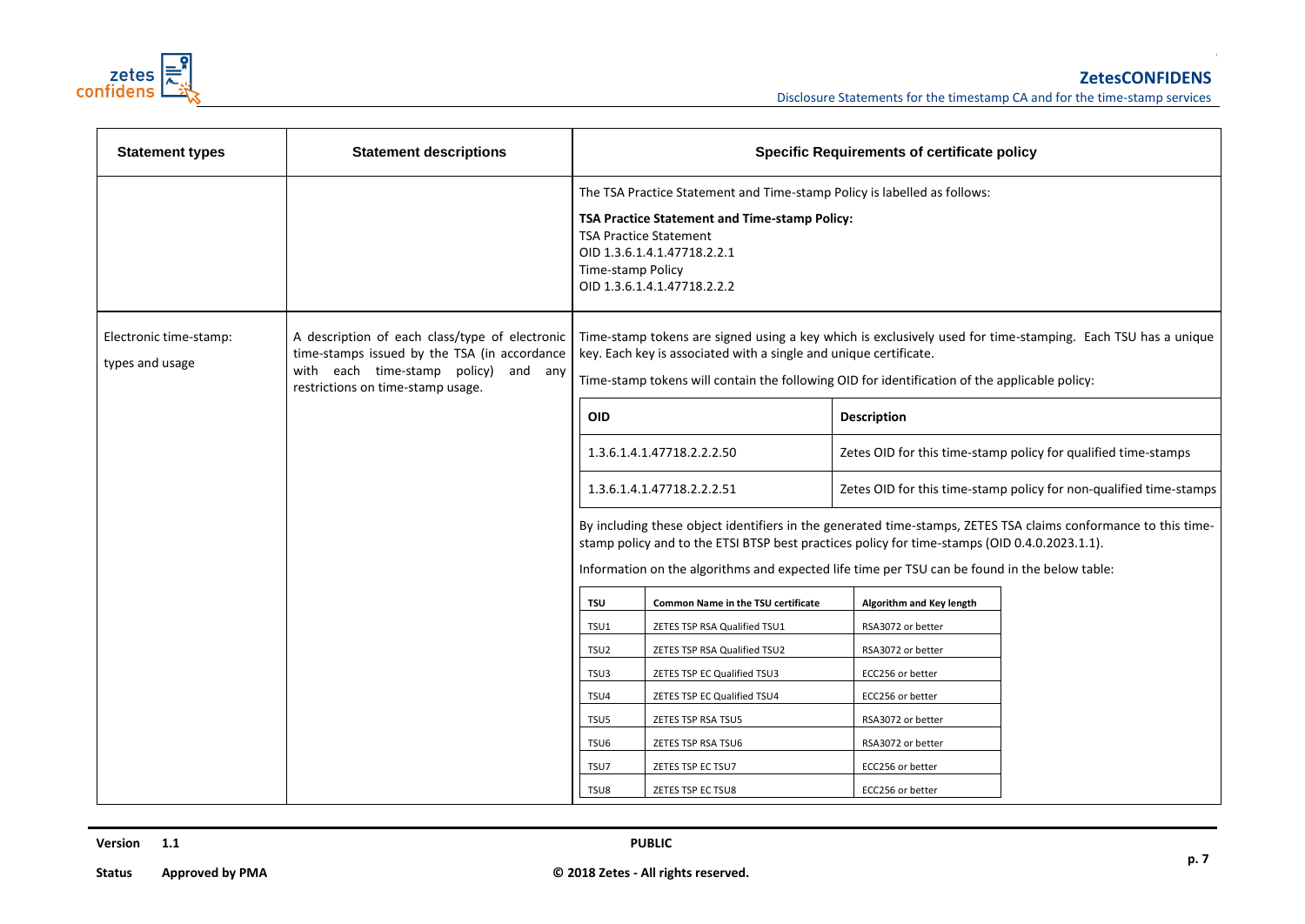

| <b>Statement types</b>                                                              | <b>Statement descriptions</b>                                                                                                                  | <b>Specific Requirements of certificate policy</b>                                                                                                                                                                                                                                                                                                                                                                                                                                                                                                                                                                                                                                                              |                                                                                                                                                                                                                                                                                                                         |                                                                                                                                                                  |                                                                                                                |
|-------------------------------------------------------------------------------------|------------------------------------------------------------------------------------------------------------------------------------------------|-----------------------------------------------------------------------------------------------------------------------------------------------------------------------------------------------------------------------------------------------------------------------------------------------------------------------------------------------------------------------------------------------------------------------------------------------------------------------------------------------------------------------------------------------------------------------------------------------------------------------------------------------------------------------------------------------------------------|-------------------------------------------------------------------------------------------------------------------------------------------------------------------------------------------------------------------------------------------------------------------------------------------------------------------------|------------------------------------------------------------------------------------------------------------------------------------------------------------------|----------------------------------------------------------------------------------------------------------------|
|                                                                                     |                                                                                                                                                | TSU9<br><b>TSU10</b><br><b>TSU11</b><br><b>TSU12</b><br><b>TSU13</b><br><b>TSU14</b><br><b>TSU15</b><br><b>TSU16</b>                                                                                                                                                                                                                                                                                                                                                                                                                                                                                                                                                                                            | ZetesConfidens RSA Qualified TSU9<br>ZetesConfidens RSA Qualified TSU10<br>ZetesConfidens EC Qualified TSU11<br>ZetesConfidens EC Qualified TSU12<br>ZetesConfidens RSA TSU13<br>ZetesConfidens RSA TSU14<br>ZetesConfidens EC TSU15<br>ZetesConfidens EC TSU16<br>be found in the Time-stamp policy under section 6.2. | RSA2048 or better<br>RSA2048 or better<br>ECC256 or better<br>ECC256 or better<br>RSA2048 or better<br>RSA2048 or better<br>ECC256 or better<br>ECC256 or better | Information on any limitations on the use of the timestamp and information on how to verify the time-stamp can |
| Reliance limits:                                                                    | The reliance limits, if any.                                                                                                                   | Indication of the accuracy of the time in the time-stamp, and the period of time for which TSA event logs are<br>maintained (and hence are available to provide supporting evidence) can be found in the Time-stamp policy<br>under section 6.2 and 6.3.                                                                                                                                                                                                                                                                                                                                                                                                                                                        |                                                                                                                                                                                                                                                                                                                         |                                                                                                                                                                  |                                                                                                                |
| Obligations of subscribers:                                                         | The description of, or reference to, the critical<br>subscriber obligations.                                                                   | Subscribers must verify for each fresh time-stamp token that it has been correctly formatted and correctly signed<br>and check that the TSU certificate is valid and that the certificate expiration date fits the Subscriber's needs.<br>Subscribers must use secure cryptographic suites for time-stamping requests.<br>Subscribers should inform their end-users and other Relying Parties about the Time-Stamp Policy.<br>Subscribers should include or archive the TSU certificate status information with the object to be time stamped.<br>Subscribers should rely on DNS services that respect the TTL value of the A record when accessing the time-stamp<br>services and certificate status services. |                                                                                                                                                                                                                                                                                                                         |                                                                                                                                                                  |                                                                                                                |
| public key certificate<br>TSU<br>status checking obligations of<br>relying parties: | The extent to which relying parties are obligated<br>to check the TSU public key certificate status,<br>and references to further explanation. | Before placing any reliance on a time-stamp, a Relying Party must verify that the time-stamp has been correctly<br>signed and that the certificate used to sign the time-stamp was valid at the time indicated in the timestamp.<br>The Relying Party must take into account any limitations on usage of the time-stamp indicated by this Time-Stamp<br>Policy.                                                                                                                                                                                                                                                                                                                                                 |                                                                                                                                                                                                                                                                                                                         |                                                                                                                                                                  |                                                                                                                |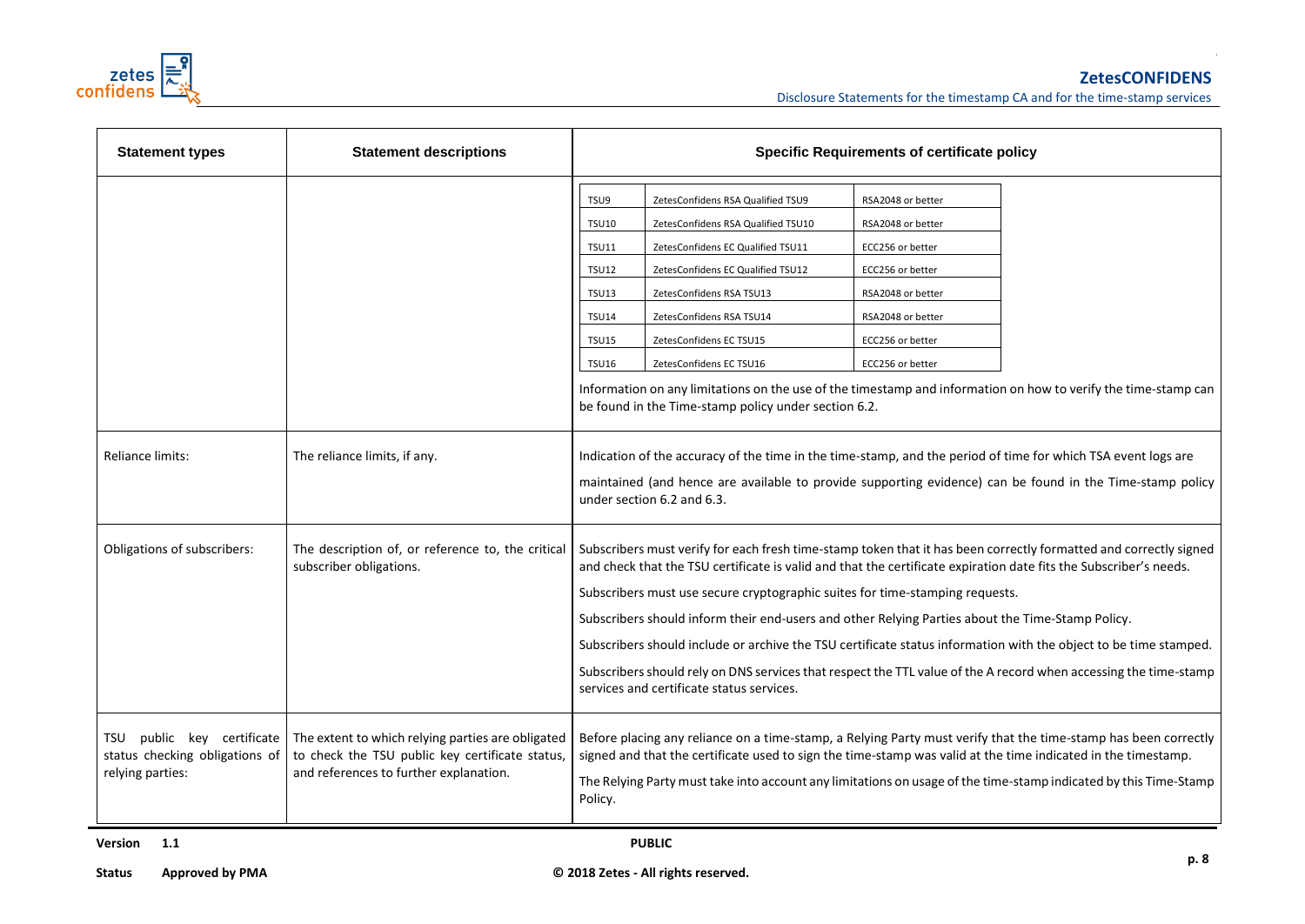

| <b>Statement types</b>                                                  | <b>Statement descriptions</b>                                                                                              | <b>Specific Requirements of certificate policy</b>                                                                                                                                                                                                                                                                                                                                                |  |
|-------------------------------------------------------------------------|----------------------------------------------------------------------------------------------------------------------------|---------------------------------------------------------------------------------------------------------------------------------------------------------------------------------------------------------------------------------------------------------------------------------------------------------------------------------------------------------------------------------------------------|--|
|                                                                         |                                                                                                                            | For qualified time-stamps, ETSI EN 319 421 states: "The relying party is expected to use a Trusted List to establish<br>whether the timestamp unit and the timestamp are qualified. If the public key of the TSU is listed in the Trusted<br>List and the service it represents is a qualified time-stamping service, then the time-stamps issued by this TSU<br>can be considered as qualified." |  |
|                                                                         |                                                                                                                            | During the TSU certificate validity period, the status of the certificate can be checked using the relevant CRL.<br>ZETESCONFIDENS CA certificates, TSU certificates and the related CRLs are published at https://crt.tsp.zetes.com<br>and https://crl.tsp.zetes.com.                                                                                                                            |  |
|                                                                         |                                                                                                                            | Relying parties should rely on DNS services that respect the TTL value of the A record when accessing the time-<br>stamp services and certificate status services.                                                                                                                                                                                                                                |  |
|                                                                         |                                                                                                                            | If this verification takes place after the end of the validity period of the certificate, the Relying Party should follow<br>the guidance denoted in Annex D of ETSI EN 319 421.                                                                                                                                                                                                                  |  |
| Limited<br>warranty<br>and<br>disclaimer/Limitation<br>of<br>liability: | Summary of the warranty,<br>disclaimers,<br>limitations of liability and any applicable<br>warranty or insurance programs. | See Certificate Policy and Certification Practice Statement (CP/CPS) for CA for TSA: Section 9.2 on insurance<br>coverage, Section 9.6 Representation and warranties, Section 9.7 Disclaimers of warranties and section 9.8<br>Limitations of liabilities                                                                                                                                         |  |
|                                                                         |                                                                                                                            | Within the limit set by Belgian Law, in no event (except for fraud or willful misconduct) will ZETESCONFIDENS be<br>liable for:                                                                                                                                                                                                                                                                   |  |
|                                                                         |                                                                                                                            | Any loss of profits;                                                                                                                                                                                                                                                                                                                                                                              |  |
|                                                                         |                                                                                                                            | Any loss of data;                                                                                                                                                                                                                                                                                                                                                                                 |  |
|                                                                         |                                                                                                                            | Any indirect, consequential or punitive damages arising from or in connection with the use,<br>delivery, license, and performance or non-performance of certificates or digital signatures;                                                                                                                                                                                                       |  |
|                                                                         |                                                                                                                            | Any other damages beyond proven direct damages as described below.                                                                                                                                                                                                                                                                                                                                |  |
|                                                                         |                                                                                                                            | In case of liability of ZETESCONFIDENS towards the Subscriber or a Relying Party for proven direct damages, the<br>liability of ZETESCONFIDENS towards any claimant is in any way limited to:                                                                                                                                                                                                     |  |
|                                                                         |                                                                                                                            | - paying damages amounting up to a maximum of 50 $\epsilon$ per transaction, for events where the Relying<br>Party relies on the certificate and time-stamp token (TST):                                                                                                                                                                                                                          |  |
|                                                                         |                                                                                                                            | a) as regards the accuracy at the time of issuance of all information contained in the<br>(Qualified) Certificate and as regards the fact that the Certificate contains all the details<br>prescribed for a (Qualified) Certificate; or                                                                                                                                                           |  |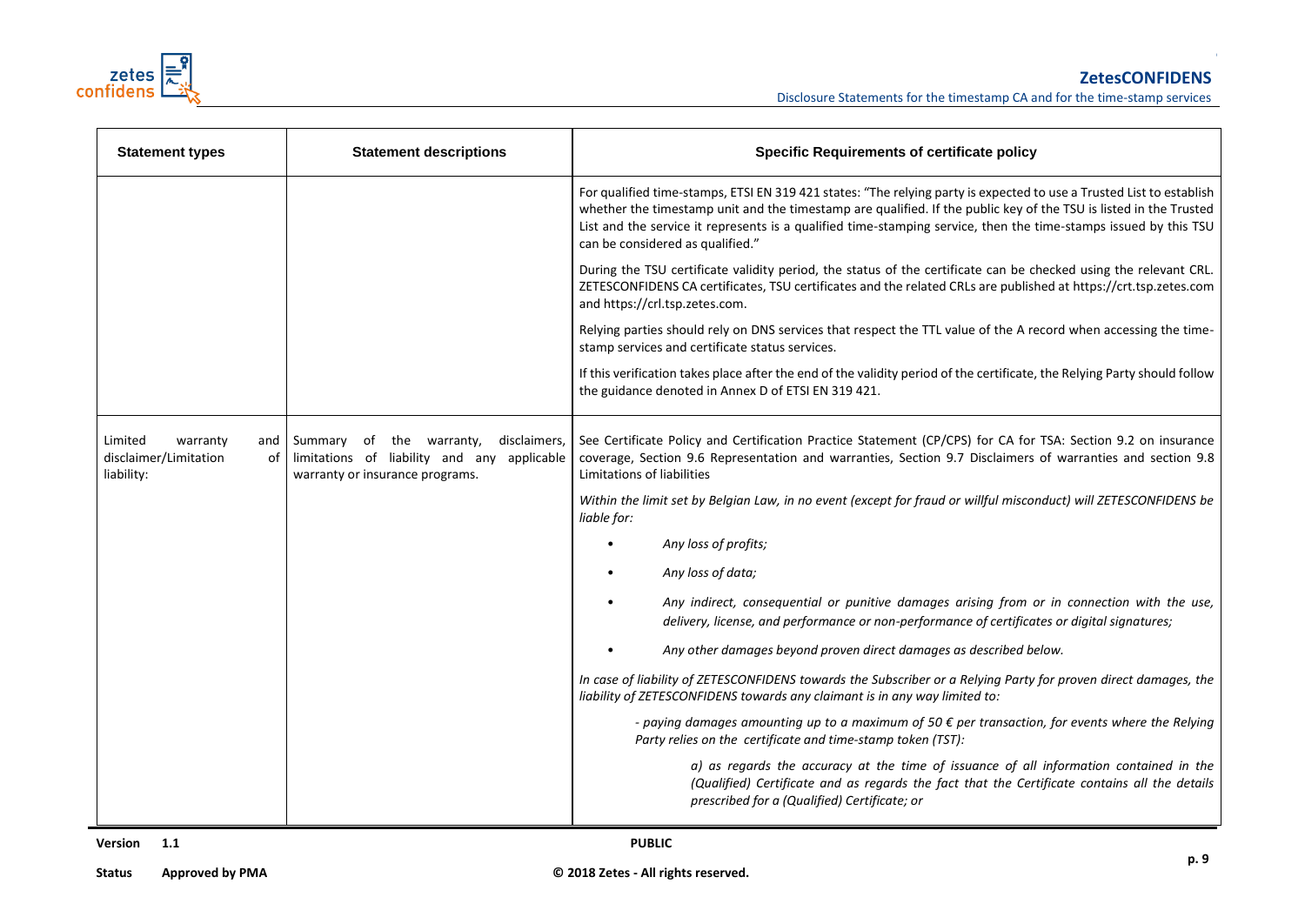

| <b>Statement types</b>                                | <b>Statement descriptions</b>                                                                                                                                                                                         | <b>Specific Requirements of certificate policy</b>                                                                                                                                                                                                                                                                                                                                                                                            |  |
|-------------------------------------------------------|-----------------------------------------------------------------------------------------------------------------------------------------------------------------------------------------------------------------------|-----------------------------------------------------------------------------------------------------------------------------------------------------------------------------------------------------------------------------------------------------------------------------------------------------------------------------------------------------------------------------------------------------------------------------------------------|--|
|                                                       |                                                                                                                                                                                                                       | b) for assurance that at the time of the issuance of the Certificate, the signatory identified in<br>the Qualified Certificate held the private key corresponding to the public key given or identified<br>in the Certificate; or                                                                                                                                                                                                             |  |
|                                                       |                                                                                                                                                                                                                       | c) for assurance that the private key and the public key can be used in a complementary<br>manner; or                                                                                                                                                                                                                                                                                                                                         |  |
|                                                       |                                                                                                                                                                                                                       | d) as regards the accuracy of the time mentioned in the TST;                                                                                                                                                                                                                                                                                                                                                                                  |  |
|                                                       |                                                                                                                                                                                                                       | and                                                                                                                                                                                                                                                                                                                                                                                                                                           |  |
|                                                       |                                                                                                                                                                                                                       | - paying damages amounting up to a maximum of 200 $\epsilon$ in total per TSU Certificate that is underlying<br>to the claim.                                                                                                                                                                                                                                                                                                                 |  |
|                                                       |                                                                                                                                                                                                                       | In any case, whatever originating facts and prejudices and their aggregate amounts, ZETESCONFIDENS<br>responsibility will be limited to the amount paid by the Subscriber to ZETESCONFIDENS regarding the originating<br>fact, with respect to the governing law. Unless otherwise legally enacted, any suit from the Subscriber regarding<br>these CP will take place no longer than six months after the fact originating the legal action. |  |
|                                                       |                                                                                                                                                                                                                       | Additional limitations of liability between ZETESCONFIDENS and the Subscriber can be part of the Subscriber<br>agreement concluded between the parties.                                                                                                                                                                                                                                                                                       |  |
| Privacy policy:                                       | A description of and reference to the applicable<br>privacy policy.                                                                                                                                                   | See section 9.4 of the Certificate Policy and Certification Practice Statement (CP/CPS) for CA for TSA.                                                                                                                                                                                                                                                                                                                                       |  |
| Refund policy:                                        | A description of and reference to the applicable<br>refund policy.                                                                                                                                                    | No refund is being made.                                                                                                                                                                                                                                                                                                                                                                                                                      |  |
| Applicable law, complaints and<br>dispute resolution: | Statement of the choice of law, complaints<br>procedure and dispute resolution mechanisms<br>(anticipated to often include a reference to the<br>International Chambers<br>of<br>Commerce's<br>arbitration services). | The Belgian laws shall govern the enforceability, construction, interpretation, and validity of the contractual<br>relationships with regard to the TSA Practice Statement and applicable Time-stamp Policy (without giving effect<br>to any conflict of law provision that would cause the application of other laws).                                                                                                                       |  |